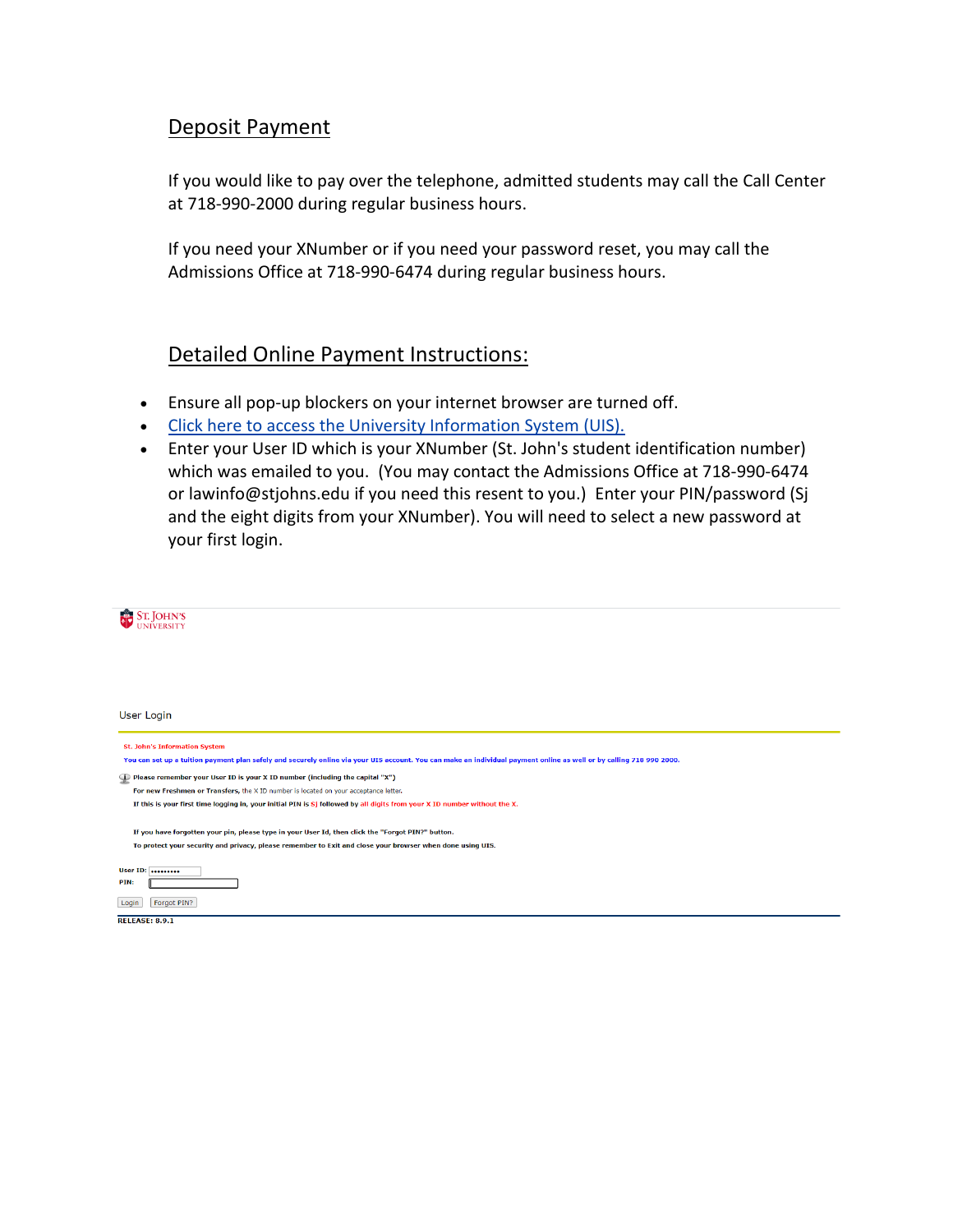• Select the "Student" tab at the top of the page and choose "New Student Information".



- Click "Enrollment & Housing Deposits"
- Choose Law School Seat Deposit

## **ST. JOHN'S**<br>UNIVERSITY

| <b>Personal Information Student Financial Aid</b> |                  |     |                                                                                                                                                                                                                                                                         |                    |
|---------------------------------------------------|------------------|-----|-------------------------------------------------------------------------------------------------------------------------------------------------------------------------------------------------------------------------------------------------------------------------|--------------------|
|                                                   |                  |     |                                                                                                                                                                                                                                                                         | SITE MAP HELP EXIT |
| <b>Admission Deposit</b>                          |                  |     |                                                                                                                                                                                                                                                                         |                    |
| <b>Click on Link below to pay Deposit</b>         |                  |     |                                                                                                                                                                                                                                                                         |                    |
| <b>Deposits</b>                                   | <b>Term</b>      |     | <b>Amount Message</b>                                                                                                                                                                                                                                                   |                    |
| Law School Second Seat Deposit Fall 2021          |                  | 250 | Please click on the Law School Second Seat Deposit on the left to submit your deposit.<br>You will receive a deposit confirmation email within 24 hours and we will be contacting you with additional information regarding orientation and other important next steps. |                    |
| Law School Housing Deposit                        | <b>Fall 2021</b> | 500 | Please click on the Law School Housing Deposit on the left to submit your housing deposit.<br>We will email you a housing contract and application that must be completed to be assigned housing.                                                                       |                    |
| <b>RELEASE: 8.7.2</b>                             |                  |     |                                                                                                                                                                                                                                                                         |                    |

© 2021 Ellucian Company L.P. and its affiliates.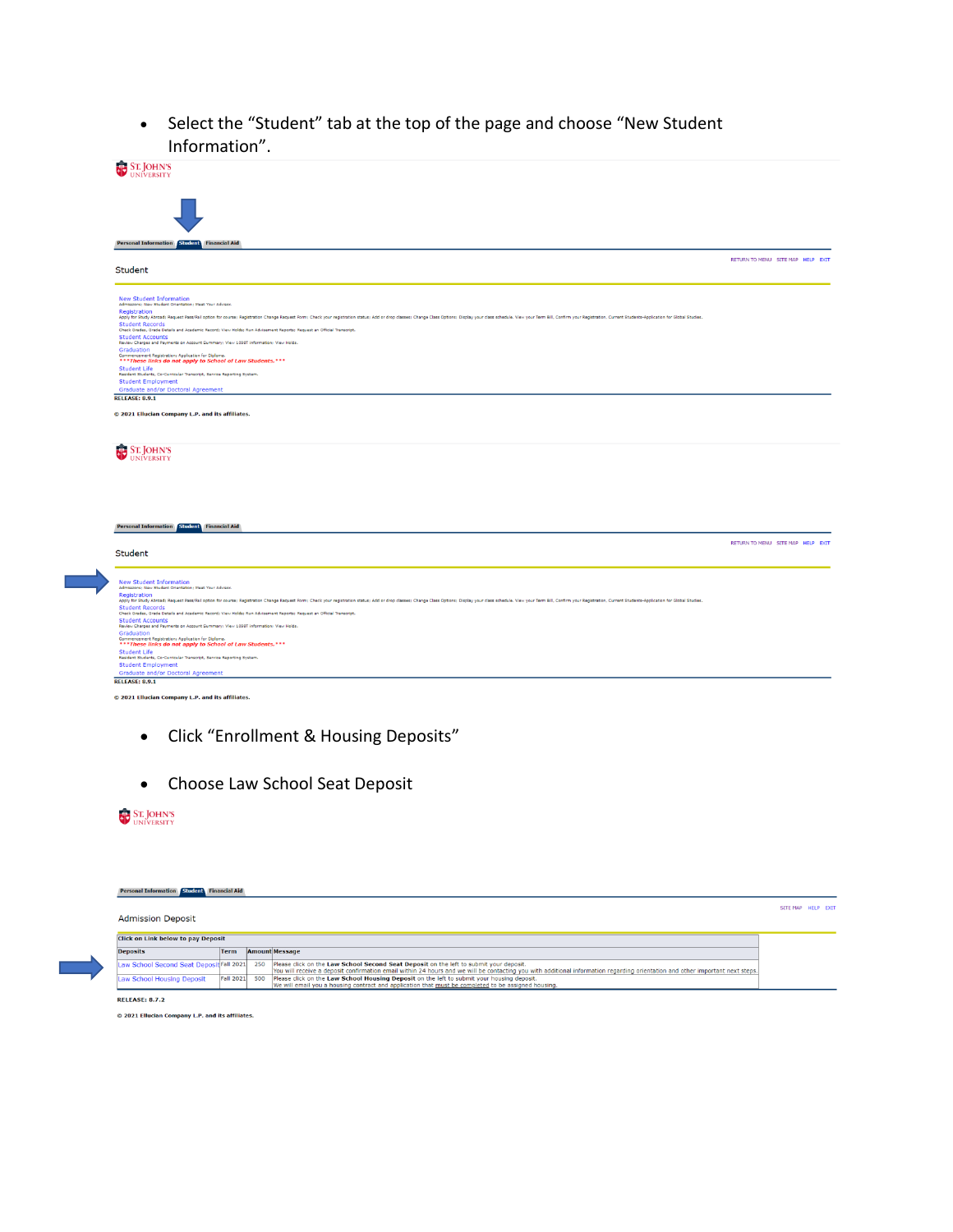• This will bring you to Touch Net. Select the "Deposits and eDeposits" tab at the top of the new page.

| <b>ST. JOHN'S</b><br><b>VERSITY</b>                              |                                                                    |                                      |            |
|------------------------------------------------------------------|--------------------------------------------------------------------|--------------------------------------|------------|
| <b>My Account</b><br><b>Make Payment</b><br><b>Payment Plans</b> | <b>Deposits and eDeposits</b><br>Help                              |                                      |            |
|                                                                  |                                                                    |                                      |            |
| Currently there is no activity on your account Student Account.  |                                                                    |                                      |            |
| Announcement                                                     | <b>Student Account</b>                                             | ID: xxxxx0903                        | My Profile |
| Alert-Monday, May 31,                                            | Student Account There is no activity on this account at this time. |                                      | Autho      |
| the Account Suite<br>payment portal for                          |                                                                    | <b>Make Payment</b><br>View Activity | Person     |
| tuition payments and<br>deposits will be down for                |                                                                    |                                      | Payme      |
| maintenance between<br>4PM and 6AM, Please                       |                                                                    |                                      | Securi     |
| make your Summer                                                 |                                                                    |                                      |            |
| Session payments or                                              |                                                                    |                                      |            |
| deposits before this time<br>frame, thank you .-                 |                                                                    |                                      |            |
| <b>Student Financial</b>                                         |                                                                    |                                      |            |
| <b>Services</b>                                                  |                                                                    |                                      |            |
| <b>EBills and Due Dates:</b>                                     |                                                                    |                                      |            |
| Summer 2021                                                      |                                                                    |                                      |            |

• Choose "Fall 2022" and from the second drop down menu that appears, choose "Fall Law Seat Deposit" or "Fall Law Housing Deposit".

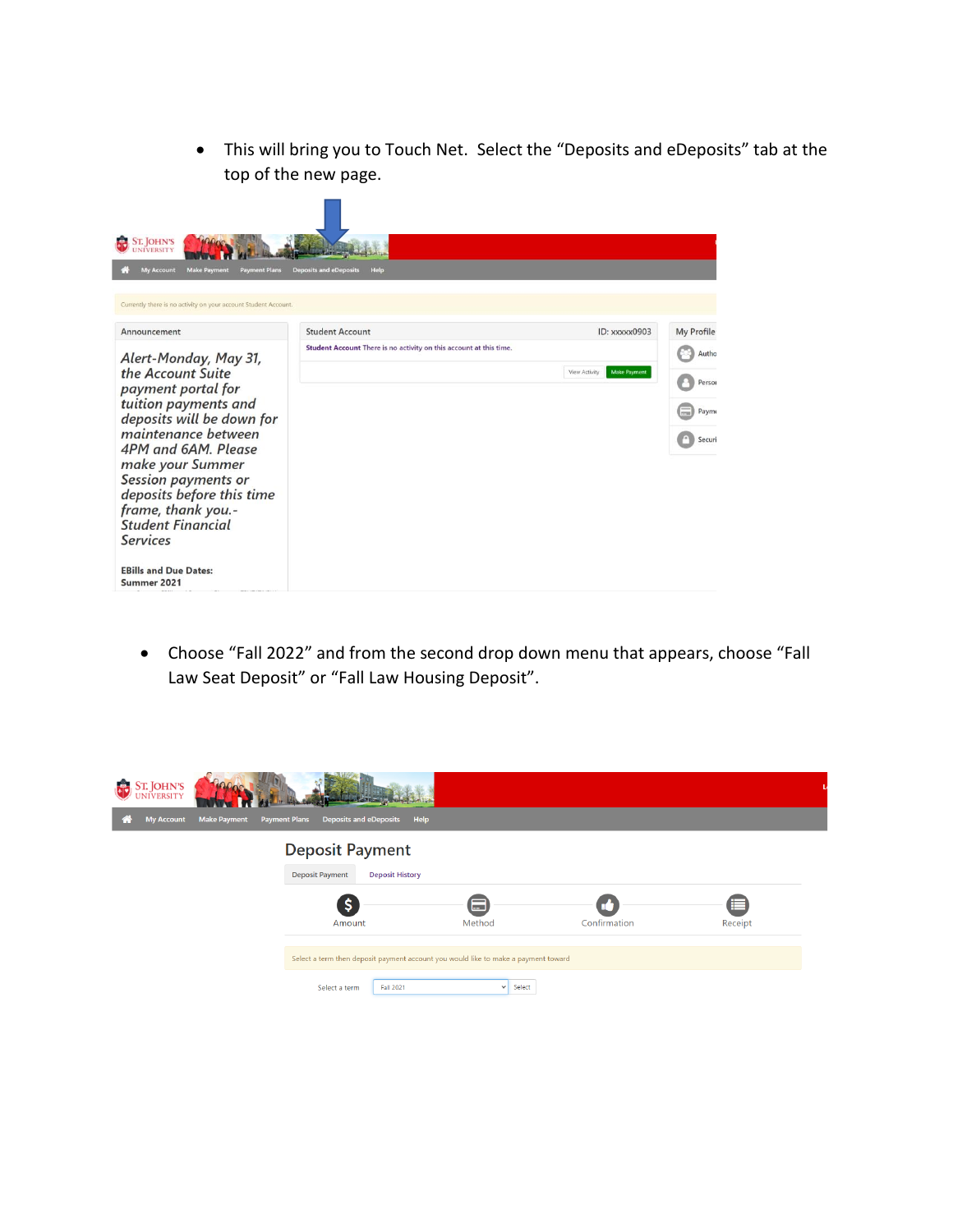

• For Fall Law Seat Deposit, you must enter the amount you owe at this time